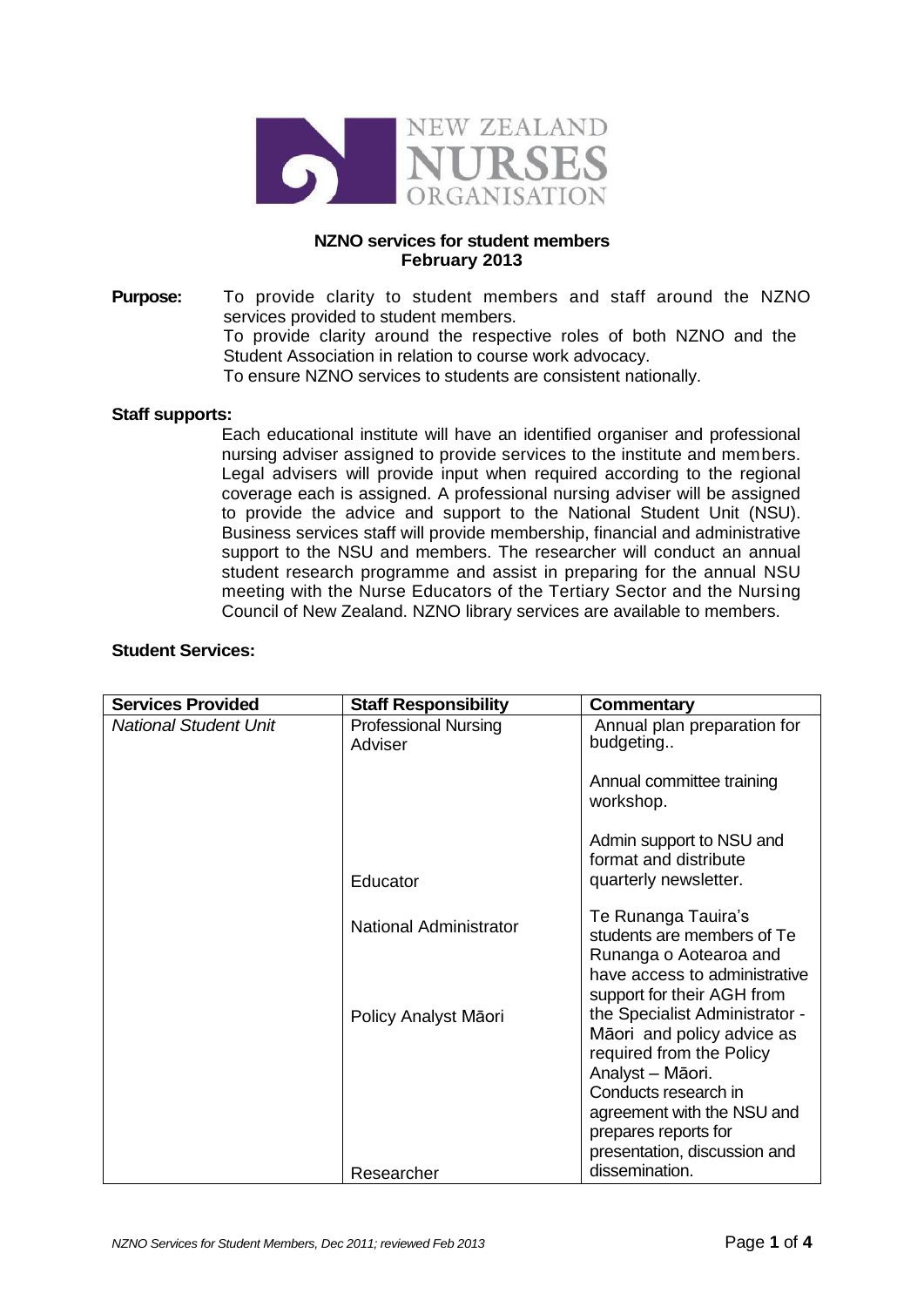|                                                                           |                                                                           | Supports NSU presentation to<br>NETS and NCNZ.                                                                                                                                                                                                |
|---------------------------------------------------------------------------|---------------------------------------------------------------------------|-----------------------------------------------------------------------------------------------------------------------------------------------------------------------------------------------------------------------------------------------|
| Local NSU delegates                                                       | Regional offices                                                          | <b>Linked into Regional Councils</b><br>for member support                                                                                                                                                                                    |
| <b>Nursing Advisory</b><br>Committees at educational<br><i>institutes</i> | <b>Professional Nursing Adviser</b><br>(PNA) or designated NZNO<br>member | NZNO now has positions on<br>most NACs due to a<br>persistent approach. Due to<br>distance and higher<br>frequency of meetings, some<br>NACs have member<br>representatives.                                                                  |
| Recruitment                                                               | Organisers                                                                | PNAs may provide some<br>support but as each PNA is<br>allocated 2-5 educational<br>institutions it is not possible<br>for them to do all<br>recruitment sessions.<br>NSU delegates and<br>administration support the<br>recruitment process. |
| Education provision in<br>programmes                                      | Professional nursing<br>advisers                                          | Generally provided in the<br>third year. Cover socio-<br>political context of nursing,<br>influencing policy,<br>professional                                                                                                                 |
|                                                                           | (may be joint delivery)<br>Organisers                                     | boundaries/ethical decision<br>making, practice reality<br>keeping safe in<br>practice, future vision.<br>May provide entry to the<br>workforce and<br>industrial/employment<br>advisory sessions.                                            |
| Library services                                                          | Librarian/Records Manager                                                 | See library supports policy<br>for students. Access to the<br>weekly library newsletter,<br>resource lists, Kai Tiaki on<br>line. Advice is that<br>students should access<br>their own institutional<br>library in the first instance        |
| <b>Publications</b>                                                       | Administration                                                            | Publications available<br>online, from national office,<br>for purchase.<br>Professional portfolio<br>distributed to all graduates.                                                                                                           |
| Policy & lobbying                                                         | Policy analysts                                                           | May provide policy advice<br>and write submissions on<br>tertiary education policy and<br>support NSU<br>representatives on select<br>committees etc                                                                                          |
| Website                                                                   | <b>Specialist Administrator</b>                                           | Resources,                                                                                                                                                                                                                                    |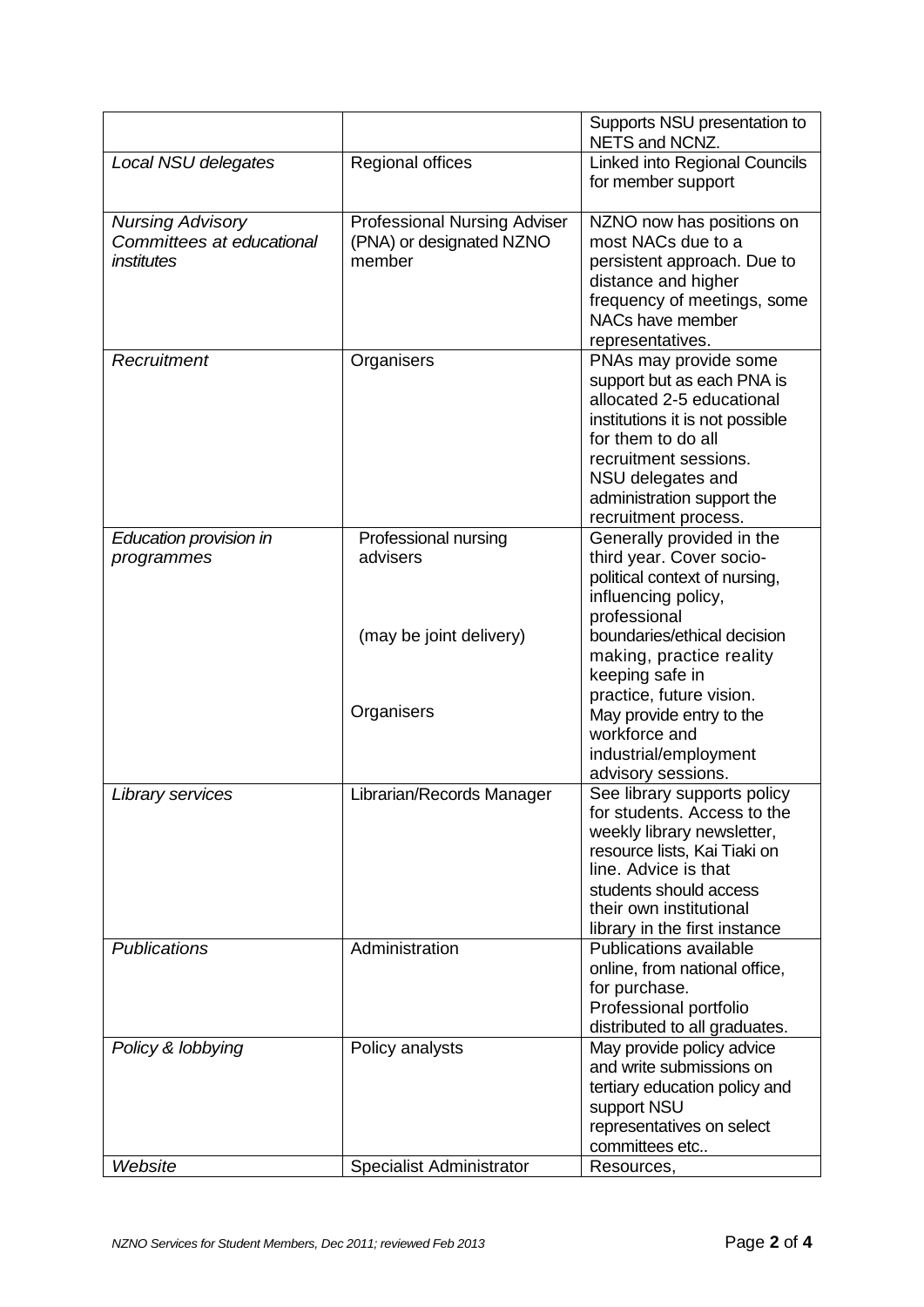| announcements and<br>discussion forum postings |
|------------------------------------------------|
| and management.                                |

| <b>Individual services</b>                                                                                                    |                                                                                                                                      |                                                                                                                                                                                                                                                                                                                                                               |
|-------------------------------------------------------------------------------------------------------------------------------|--------------------------------------------------------------------------------------------------------------------------------------|---------------------------------------------------------------------------------------------------------------------------------------------------------------------------------------------------------------------------------------------------------------------------------------------------------------------------------------------------------------|
| Academic course work                                                                                                          | <b>TEI Student Association (SA)</b>                                                                                                  | The SA will assist the                                                                                                                                                                                                                                                                                                                                        |
| Note: NZNO staff shall not<br>assist undergraduate<br>students with<br>academic course work or                                | Professional nursing<br>adviser                                                                                                      | student through appeal<br>processes etc.<br>NZNO will provide<br>professional advice to the                                                                                                                                                                                                                                                                   |
| research linked to their<br>studies.                                                                                          | NZNO organiser only when<br>there is no SA                                                                                           | SA representative on<br>request.<br>An NZNO organiser will<br>provide support through<br>appeal processes where<br>there is no institutional SA.                                                                                                                                                                                                              |
| Post-graduate research<br>projects                                                                                            | Researcher, PSM                                                                                                                      | Application may be made to<br>NZNO to assist with research<br>projects (access to<br>prospective participants etc)<br>under the policy.                                                                                                                                                                                                                       |
| Clinical placements                                                                                                           | <b>TEI Student Association</b><br>Professional nursing<br>adviser                                                                    | The SA will assist the<br>student through appeal<br>processes etc.                                                                                                                                                                                                                                                                                            |
| Note: see indemnity<br>section for overseas<br>student placements.                                                            | NZNO organiser - only<br>when there is no SA                                                                                         | NZNO will provide<br>professional advice on<br>matters of competence and<br>conduct to the SA<br>representative on request.                                                                                                                                                                                                                                   |
| <b>Clinical incidents</b>                                                                                                     | (PNA and<br>organiser shall<br>liaise when involved with a<br>student)<br>Organiser<br>Lawyer<br><b>Professional Nursing Adviser</b> | An NZNO organiser will<br>provide support through<br>appeal processes where<br>there is no institutional SA.<br>The PNA provides advice.<br>When there is a clinical<br>incident resulting in a<br>formal clinical investigation<br>involving a student(s)<br>NZNO shall represent the<br>student.<br>The normal indemnity<br>processes shall be<br>followed. |
| <b>Employment matters</b>                                                                                                     | Organiser                                                                                                                            | Applies to part time                                                                                                                                                                                                                                                                                                                                          |
| Note: Students employed<br>in the health sector as either<br>a health care assistant or as a<br>regulated nurse must hold the | Lawyer<br>(employment)                                                                                                               | employment situation while<br>a student and only if the<br>student is employed in a<br>health sector site.                                                                                                                                                                                                                                                    |